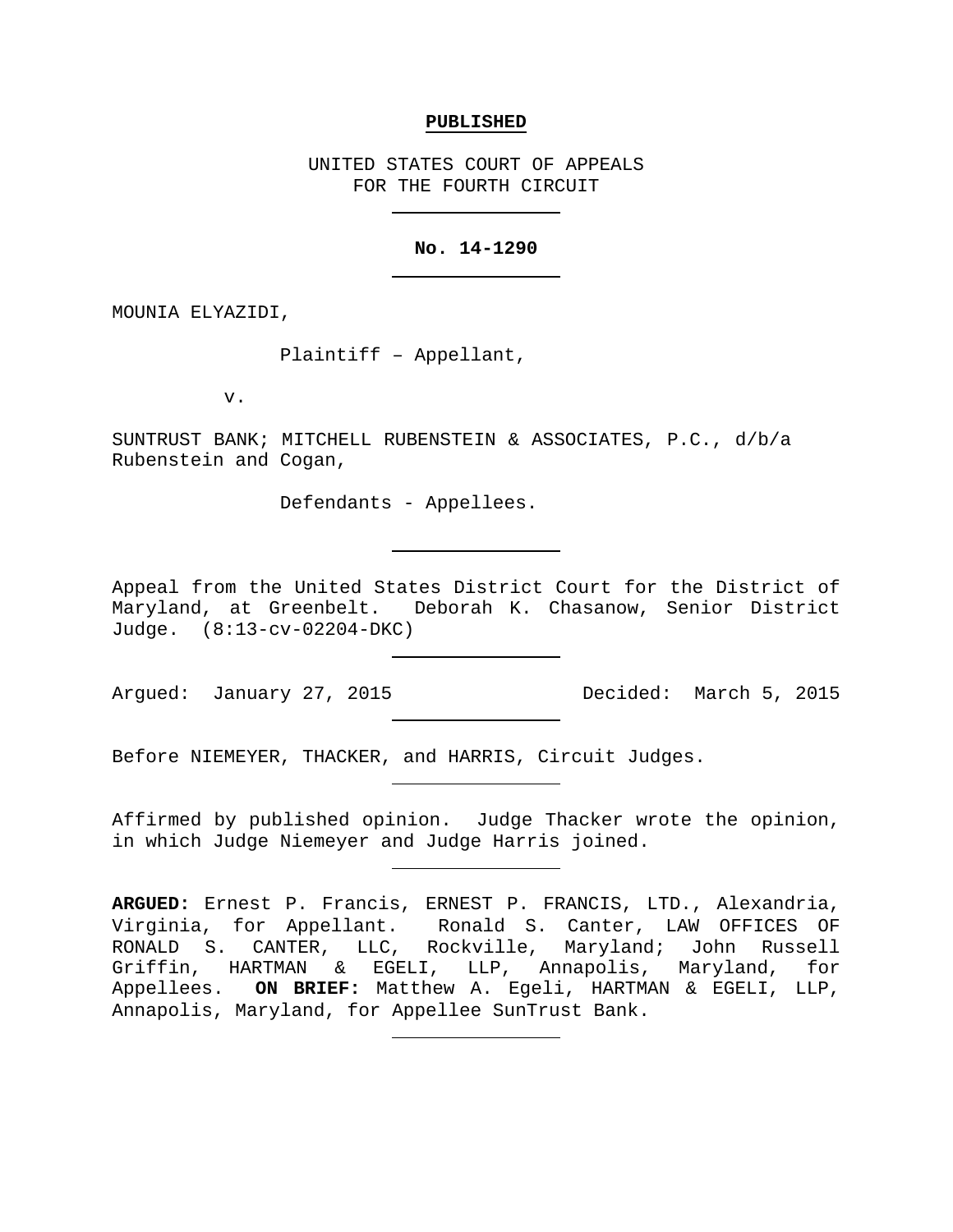THACKER, Circuit Judge:

Mounia Elyazidi ("Appellant") overdrew her checking account when, despite having only a few hundred dollars in the account, she cut herself a check for nearly \$10,000. A debt collector, acting on behalf of the bank, took her to court in Virginia and won. Appellant, not content to pay the judgment and let the matter drop, filed this lawsuit against the bank and its lawyers (collectively, "Appellees"). Her suit alleges that Appellees violated Maryland consumer protection laws, and that the bank's lawyers violated the Fair Debt Collection Practices Act ("FDCPA"). The federal district court dismissed Appellant's suit for failure to state a claim pursuant to Rule  $12(b)(6)$  of the Federal Rules of Civil Procedure. We affirm.

# I.

Appellant lives in Fairfax County, Virginia. In September 2010, she opened a checking account with SunTrust Bank ("SunTrust"), a Georgia-based bank with thousands of branches and ATMs across much of the South and along the East Coast. In the course of opening the account, Appellant signed an agreement stating that her banking transactions "shall be governed by the rules and regulations for this account."  $J.A. 38.^1$  $J.A. 38.^1$  Those rules

<span id="page-1-0"></span> $1$  Citations to the "J.A." refer to the Joint Appendix filed by the parties in this appeal.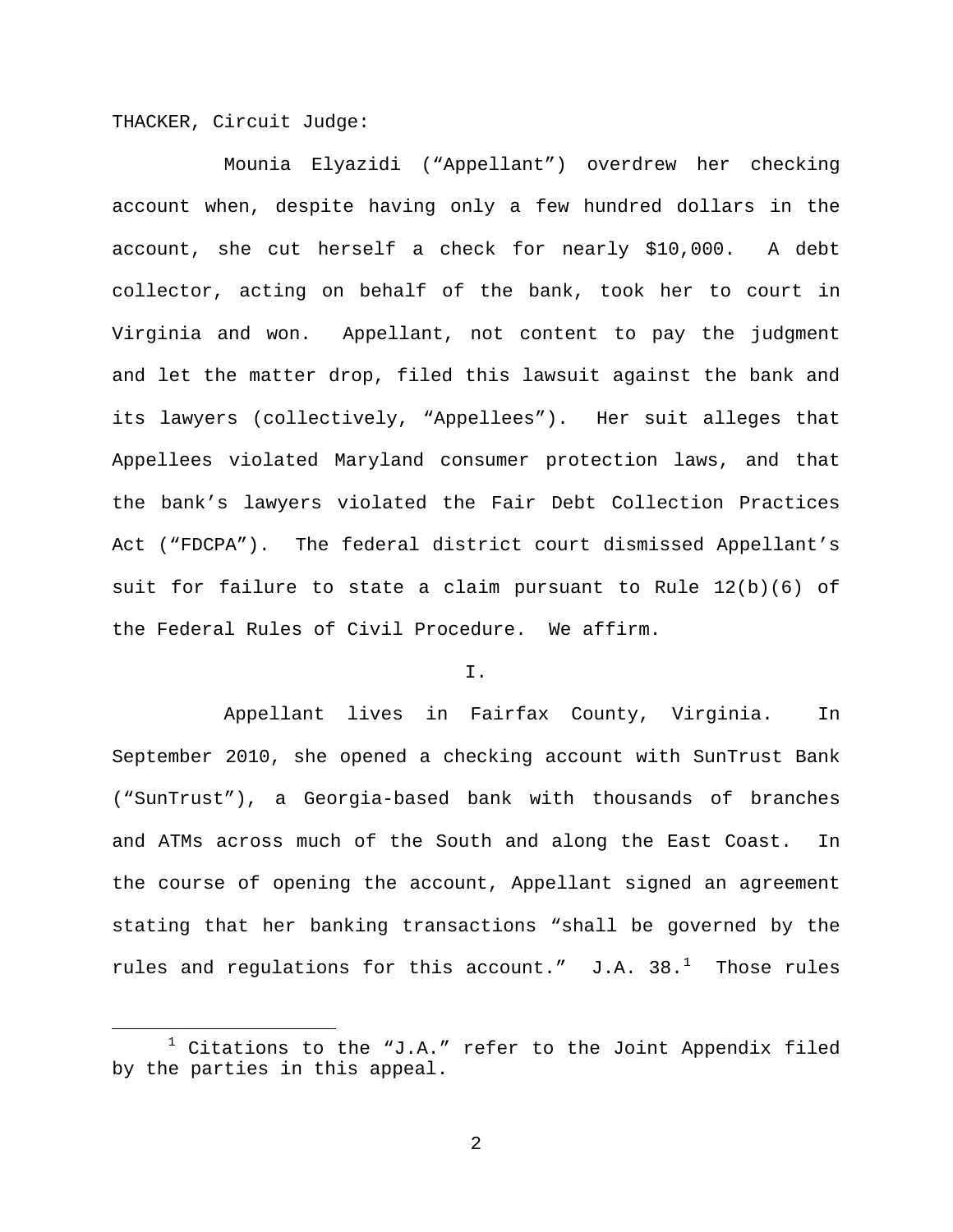and regulations include a provision addressing the account holder's overdraft liability:

> You are liable for all amounts charged to your Account, whether by offset, overdraft, lien or fees. If we take court action or commence an arbitration proceeding against you to collect such amounts, . . . you will also be liable for court or arbitration costs, other charges or fees, and attorney's fees up to 25 percent, or an amount as permitted by law, of the amount owed to us.

Id. at 56.

As of September 15, 2010, the account held no more than a few hundred dollars. Nevertheless, Appellant cut herself a check for  $$9,800.^2$  $$9,800.^2$  She cashed the check at a SunTrust branch, resulting in a sizeable overdraft.

A.

After its own attempts to collect the money proved unsuccessful, SunTrust hired a Maryland law firm, Mitchell Rubenstein & Associates ("MR&A"),<sup>[3](#page-2-1)</sup> to bring a debt collection suit. MR&A filed suit on SunTrust's behalf in the general

<span id="page-2-0"></span> $2$  The SunTrust branch cashed the check for this amount. In fact, though, there was a discrepancy between the number figure in the dollar box ("\$9,800") and the amount stated in text below the payee line ("Nine thousand and nine hundred 00/100 dollars"). J.A. 214.

<span id="page-2-1"></span><sup>&</sup>lt;sup>3</sup> The amended complaint in this suit asserts that MR&A does business under the name Rubenstein and Cogan. Court filings in the Virginia debt collection action that preceded this suit likewise refer to the firm as Rubenstein and Cogan.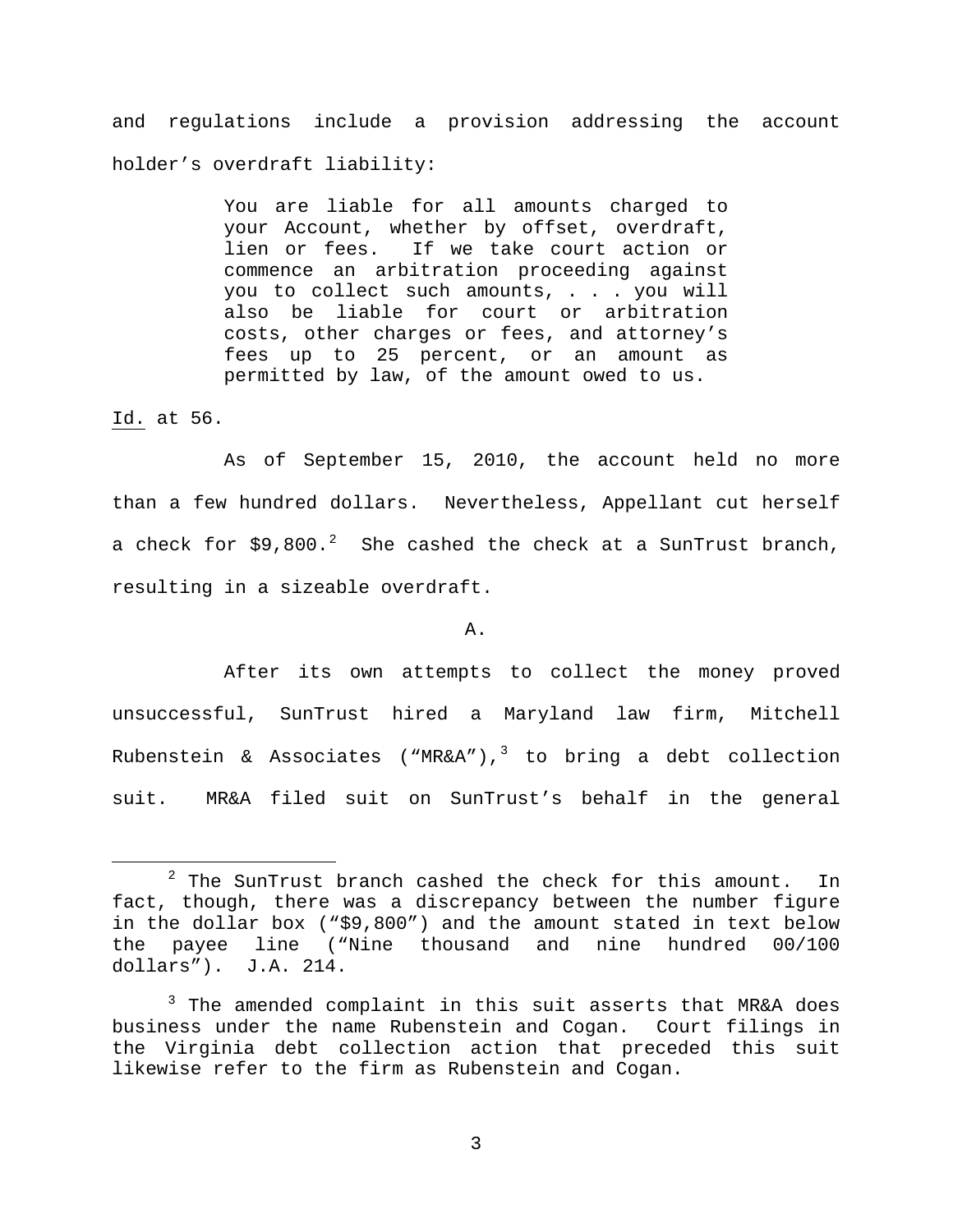district court of Fairfax County, Virginia, on June 12, 2012. Instead of drafting a detailed complaint, MR&A utilized a warrant in debt, a standardized pleading that the Virginia courts make available to creditors. $4$  This standardized pleading provides, in relevant part:

> Plaintiff(s) claim that Defendant(s) owe Plaintiff(s) a debt in the sum of

> \$ \_\_\_\_\_ net of any credits, with interest at \_\_\_\_\_ % from date of \_\_\_\_\_ until paid,

> \$ \_\_\_\_ costs and \$ \_\_\_\_ attorney's fees . . . .

J.A. 25. Appellees filled in the blanks to indicate that Appellant owed \$9,490.82, plus 6 percent interest; \$58 in costs; and \$2,372.71 in attorneys' fees.

To support the warrant in debt, Appellees submitted to the court an "Affidavit of Account," in which a SunTrust officer affirmed that "[t]he amount of Nine thousand four hundred ninety and 82/100 dollars (\$9,490.82) plus reasonable attorney fees of 25% and the costs of this proceeding is justly due and owing from debt to SunTrust." J.A. 31. In addition, MR&A submitted its own affidavit, dated June 11, 2012, in support of the claim

<span id="page-3-0"></span> $4$  See Va. Code Ann. § 16.1-79 (authorizing civil actions "brought by warrant"); In re Faruque, No. 07-13375-SSM, 2009 WL 2211210, at \*5 n.8 (Bankr. E.D. Va. July 20, 2009) (characterizing the warrant in debt as a "simplified form of process" that "does not require a detailed statement of the cause of action").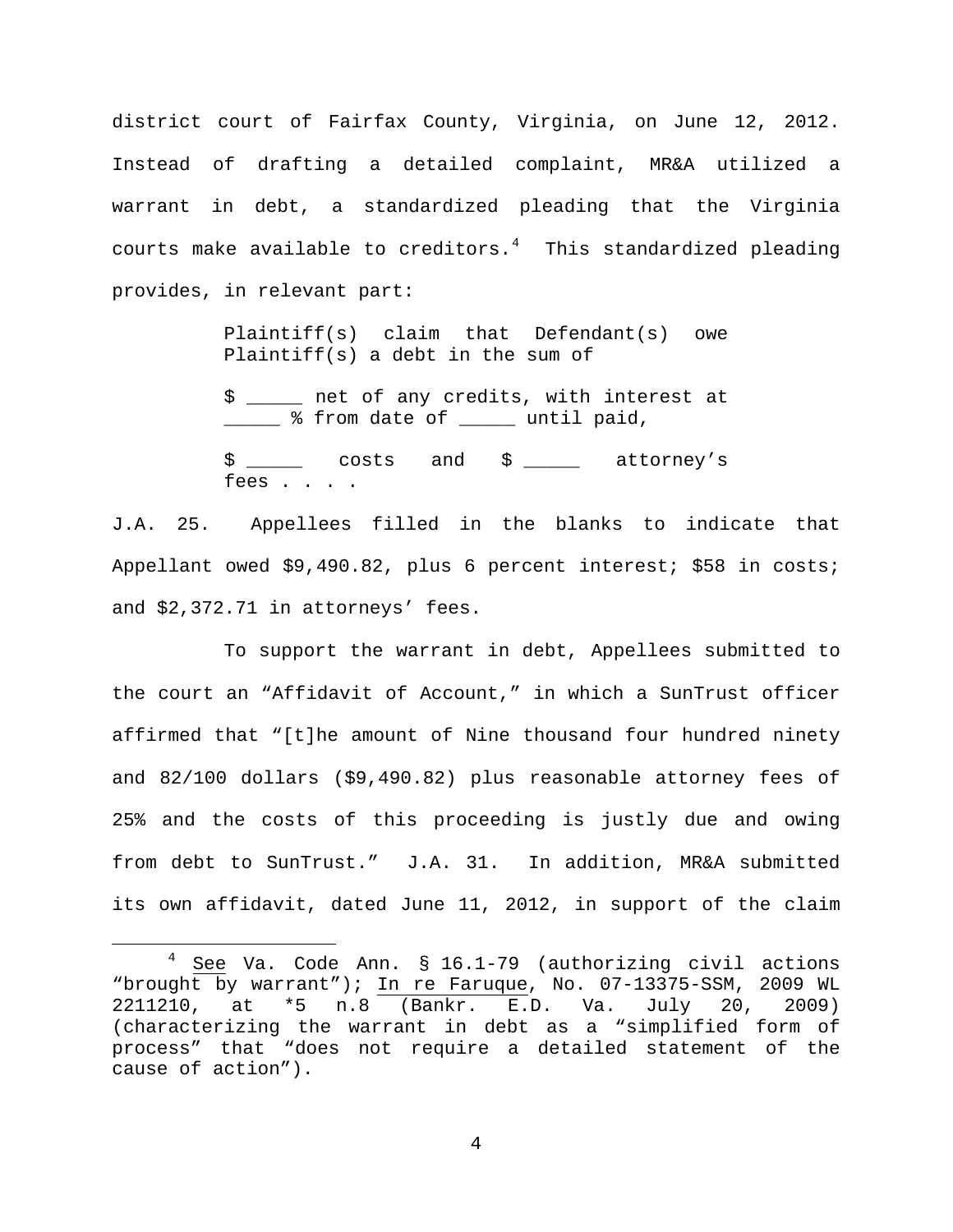for attorneys' fees. In that document (the "June 2012 Revesman Affidavit"), attorney Cynthia Kaplan Revesman ("Revesman") requested "an award of 25% percent [sic] as a just and reasonable fee, which is equal to or less than the actual arrangement with client in this case." Id. at 32. Her affidavit attests that her billable rate was \$250 per hour and that she spent approximately one hour preparing the warrant in debt. The affidavit further states that Revesman "will require an additional 3 hours for Court appearances and travel," and that, based on similar cases she has handled during her career, "counsel anticipates at least 20 additional hours in order to satisfy its judgment by execution." Id.

Later, in response to a court order, Appellees filed a bill of particulars outlining the allegations against Appellant. Among the exhibits accompanying this filing were two monthly statements for Appellant's checking account. Appellant's social security number appeared on both statements. When, in December 2012, Appellant's attorney complained about the exposure of his client's personal financial information, the judge agreed to have the number redacted.

The general district court entered judgment "in the sum demanded for the plaintiff on the evidence." J.A. 151. Later, at a separate hearing, counsel for SunTrust submitted an updated affidavit supporting the claim for attorneys' fees. In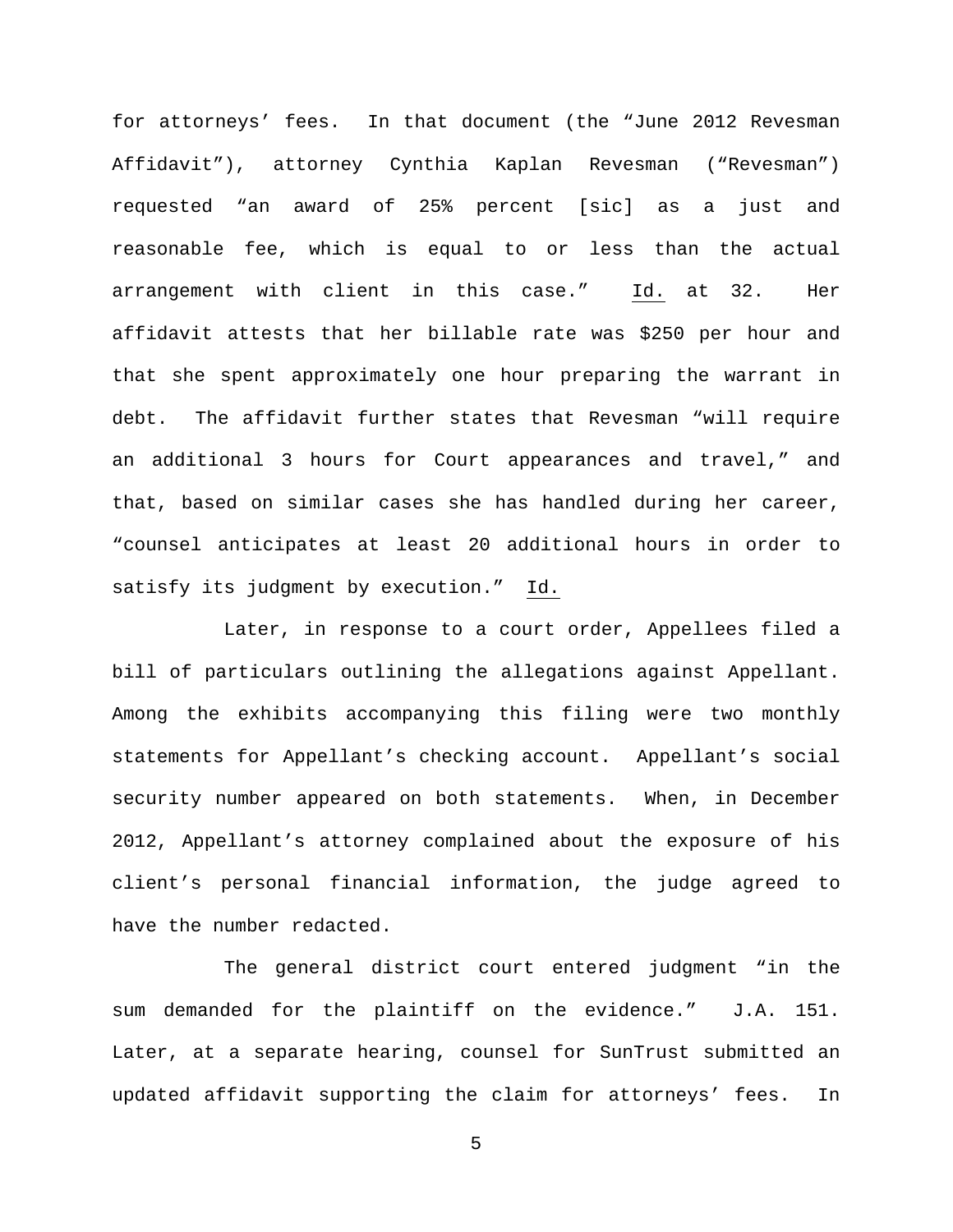this new affidavit, dated February 27, 2013, Revesman reported that she had expended approximately 13.9 hours on the case. She provided a breakdown of how she spent those hours and, based on that breakdown, calculated a billable amount of \$4,025. The court -- explaining that "it's been the practice of this Court normally to award less than what [counsel] ask[s] for" -- opted to award only \$2,372.71 "because I think that . . . minimally more than that was spent in this entire matter." Id. at 174-75.

B.

Appellant's response to her defeat in the collection suit was to file a complaint against SunTrust and MR&A in circuit court in Montgomery County, Maryland. Her amended complaint asserted seven claims in all, of which five are at issue in this appeal.<sup>[5](#page-5-0)</sup> The first four counts challenged Appellees' efforts to recover attorneys' fees in the Virginia suit:

> • Count I accused Appellees of violating the Maryland Consumer Debt Collection Act ("MCDCA"), which bars debt collectors from attempting to "enforce a right with knowledge that the right does not exist," Md. Code Ann., Com. Law § 14-202(8);

<span id="page-5-0"></span> <sup>5</sup> Two of the claims, Counts V and VII, accused MR&A of engaging in unfair or unconscionable acts in violation of 15 U.S.C. § 1692f. The district court dismissed those counts, and Appellant has not appealed their dismissal.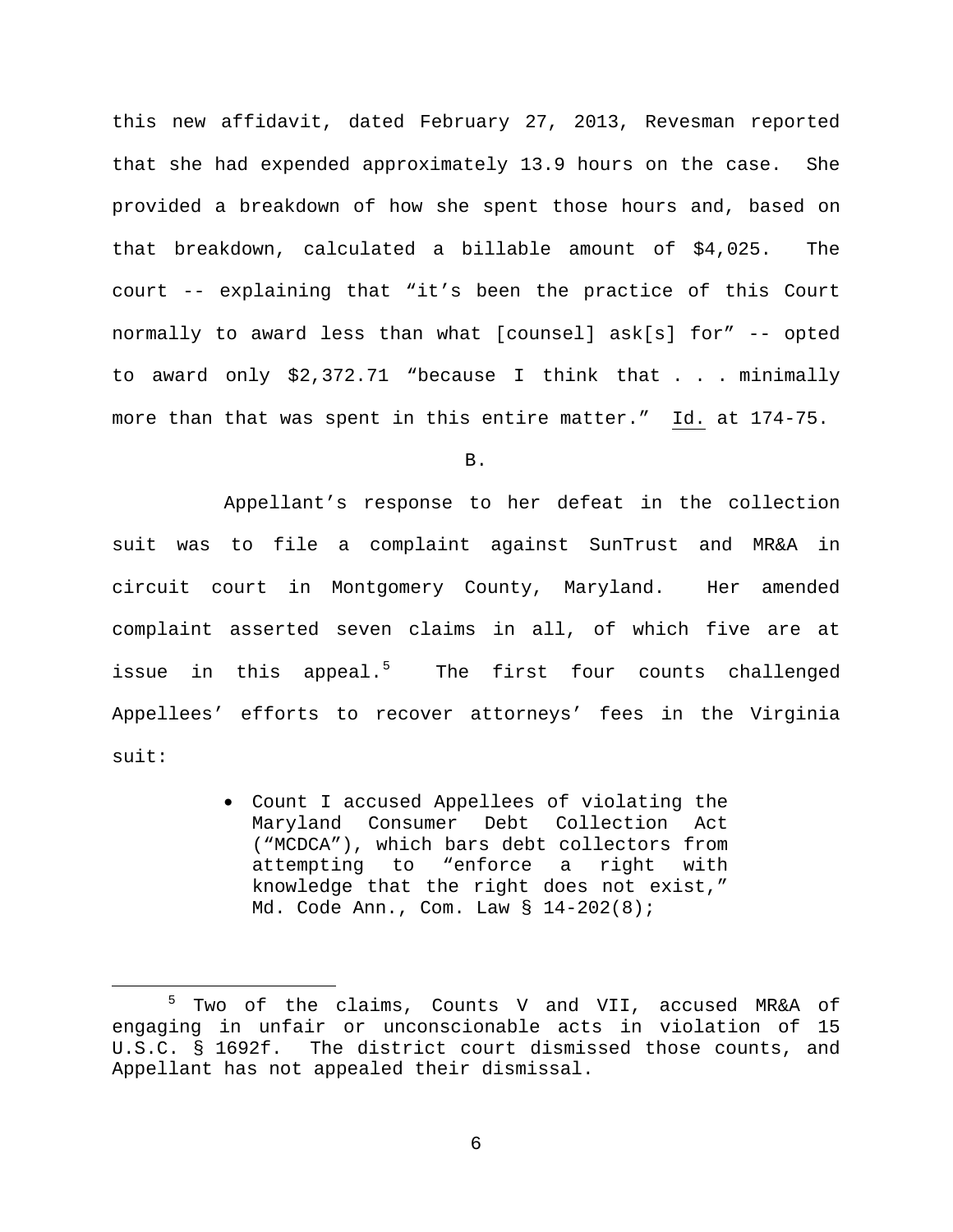- Count II accused SunTrust of unfair or deceptive conduct in violation of the Maryland Consumer Protection Act ("MCPA"), Md. Code Ann., Com. Law §§ 13-301(1),  $-408(a);$
- Count III accused MR&A of making false representations in violation of the FDCPA, 15 U.S.C. § 1692e(2); and
- Count IV accused MR&A of using "unfair or unconscionable means to" collect a debt that was neither "expressly authorized by the agreement creating the debt [n]or permitted by law," in violation of the FDCPA, 15 U.S.C. § 1692f(1).

Lastly, Appellant sought to recover for the disclosure of her social security number. Specifically:

> • Count VI accused MR&A of violating 15 U.S.C. § 1692f by failing to redact Appellant's social security number from the bank statements accompanying the bill of particulars.

Appellees removed the case to the United States District Court for the District of Maryland. There, SunTrust and MR&A separately filed motions to dismiss all claims. Broadly speaking, these motions argued that Appellant's amended complaint did not state a claim. In addition, MR&A argued that the Rooker-Feldman doctrine deprived the district court of subject matter jurisdiction over the FDCPA claims in Counts III and IV.

Preliminarily, the district court rejected MR&A's Rooker-Feldman argument, reasoning that Counts III and IV were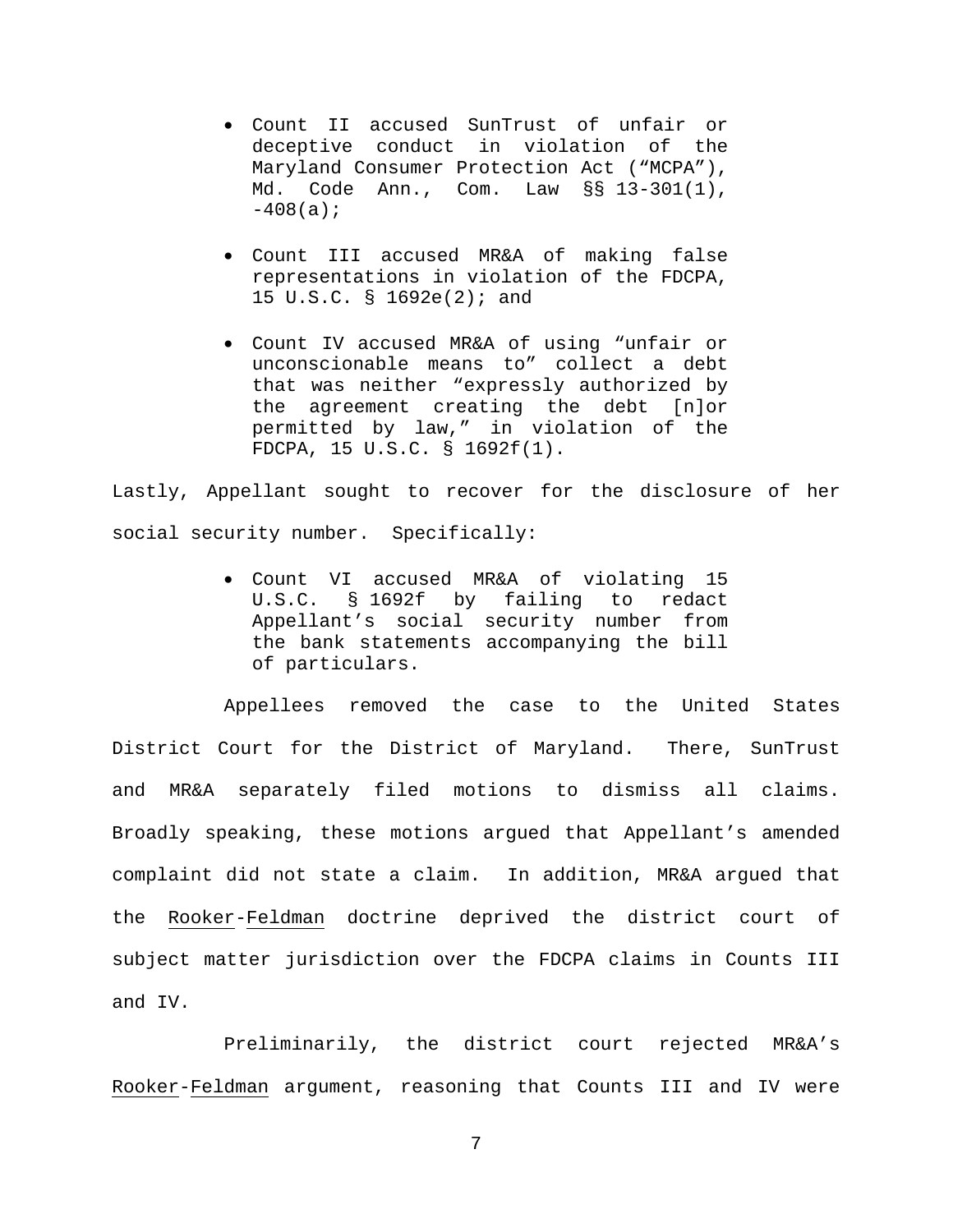not barred because they do not challenge "the propriety of the [Virginia] court's order granting a fee award." Elyazidi v. SunTrust Bank, No. 13-2204, 2014 WL 824129, at \*5 (D. Md. Feb. 28, 2014). Having assured itself of its jurisdiction, the court proceeded to dismiss all of Appellant's claims pursuant to Rule 12(b)(6) of the Federal Rules of Civil Procedure.

First, the court concluded that Counts III and IV, brought under the FDCPA, failed because the warrant in debt and accompanying affidavits did nothing more than supply an estimate of the attorneys' fees that would be due at the conclusion of the case, in compliance with Virginia state court procedure. See Elyazidi, 2014 WL 824129, at \*6. Next, the court explained that Count VI could not survive because the disclosure of Appellant's social security number was, in all likelihood, a mere "oversight that was cured by redaction of the relevant documents." Id. at \*7.

Finally, the district court acknowledged that, having dismissed all federal claims, it was under no obligation to consider Counts I and II, the state law claims. See Elyazidi, 2014 WL 824129, at \*7 (citing 28 U.S.C. § 1367(c)(3)). Nevertheless, the court opted to exercise supplemental jurisdiction over those claims "[i]n the interest of judicial economy." Id. The court proceeded to dismiss Counts I and II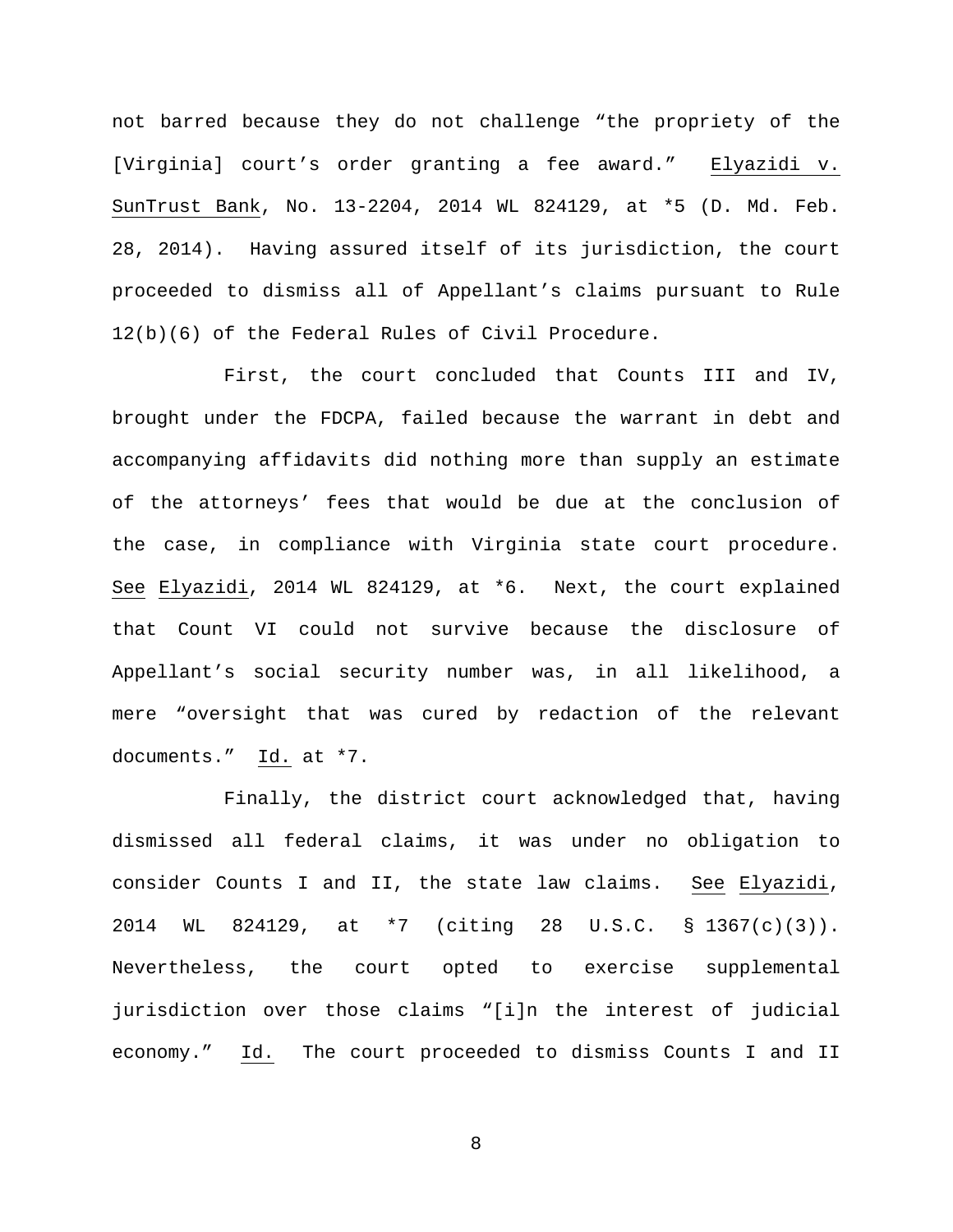on the ground that the Maryland statutes "have no extraterritorial effect." Id. at \*8.

#### II.

On appeal, Appellees renew their argument that the district court lacked subject matter jurisdiction over Counts III and IV. The limits of subject matter jurisdiction pose a "threshold issue" that this court must investigate "before addressing the merits" of Appellant's claims. Jones v. Am. Postal Workers Union, 192 F.3d 417, 422 (4th Cir. 1999).

Appellees argue that the Rooker-Feldman doctrine bars Counts III and IV because these counts -- both challenging MR&A's pursuit of attorneys' fees in state court -- "are premised on the theory that the state court erred when it awarded SunTrust 25% attorney's fees in the judgment." Appellees' Br. 10. Generally speaking, the Rooker-Feldman doctrine provides that jurisdiction to review state court decisions lies not with the lower federal courts, but "exclusively with superior state courts and, ultimately, the United States Supreme Court." Friedman's, Inc. v. Dunlap, 290 F.3d 191, 196 (4th Cir. 2002) (internal quotation marks omitted). However, a federal court is not stripped of its jurisdiction simply because the claim challenges conduct that was previously examined in a state court action. Rather, the restriction on the federal district courts' jurisdiction is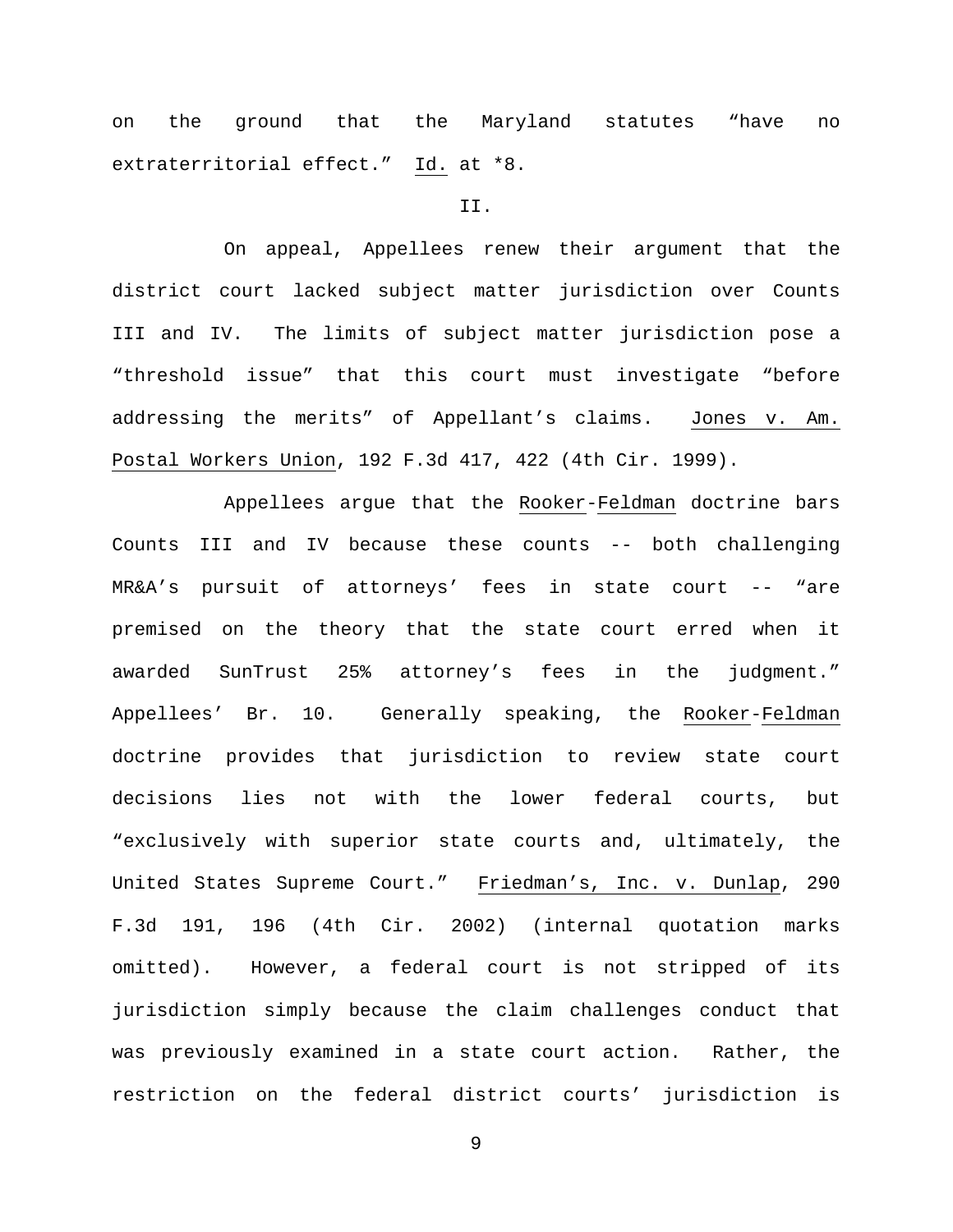confined to "cases brought by state-court losers complaining of injuries caused by state-court judgments rendered before the district court proceedings commenced and inviting district court review and rejection of those judgments." Exxon Mobil Corp. v. Saudi Basic Indus. Corp., 544 U.S. 280, 284 (2005) (emphasis supplied); see Davani v. Va. Dep't of Transp., 434 F.3d 712, 718-19 (4th Cir. 2006).

The instant appeal poses no challenge to the Virginia court's judgment. That judgment reflected a post-trial determination that SunTrust's counsel was entitled to \$2,372.71 in fees for the 13.9 hours of work put into the case. Appellant's complaint takes no issue with those figures. Her argument, rather, is that Appellees' pre-trial representations were unlawful because they insinuated that she owed money that, to that point, SunTrust's counsel had not yet earned. We hold, therefore, that her claims are independent from the Virginia court's judgment, and that the Rooker-Feldman doctrine did not bar the federal district court from hearing them.

### III.

We proceed now to the merits of Appellant's arguments in this appeal.

## A.

We begin with Counts III and IV, which allege that the Virginia warrant in debt and accompanying affidavits wrongfully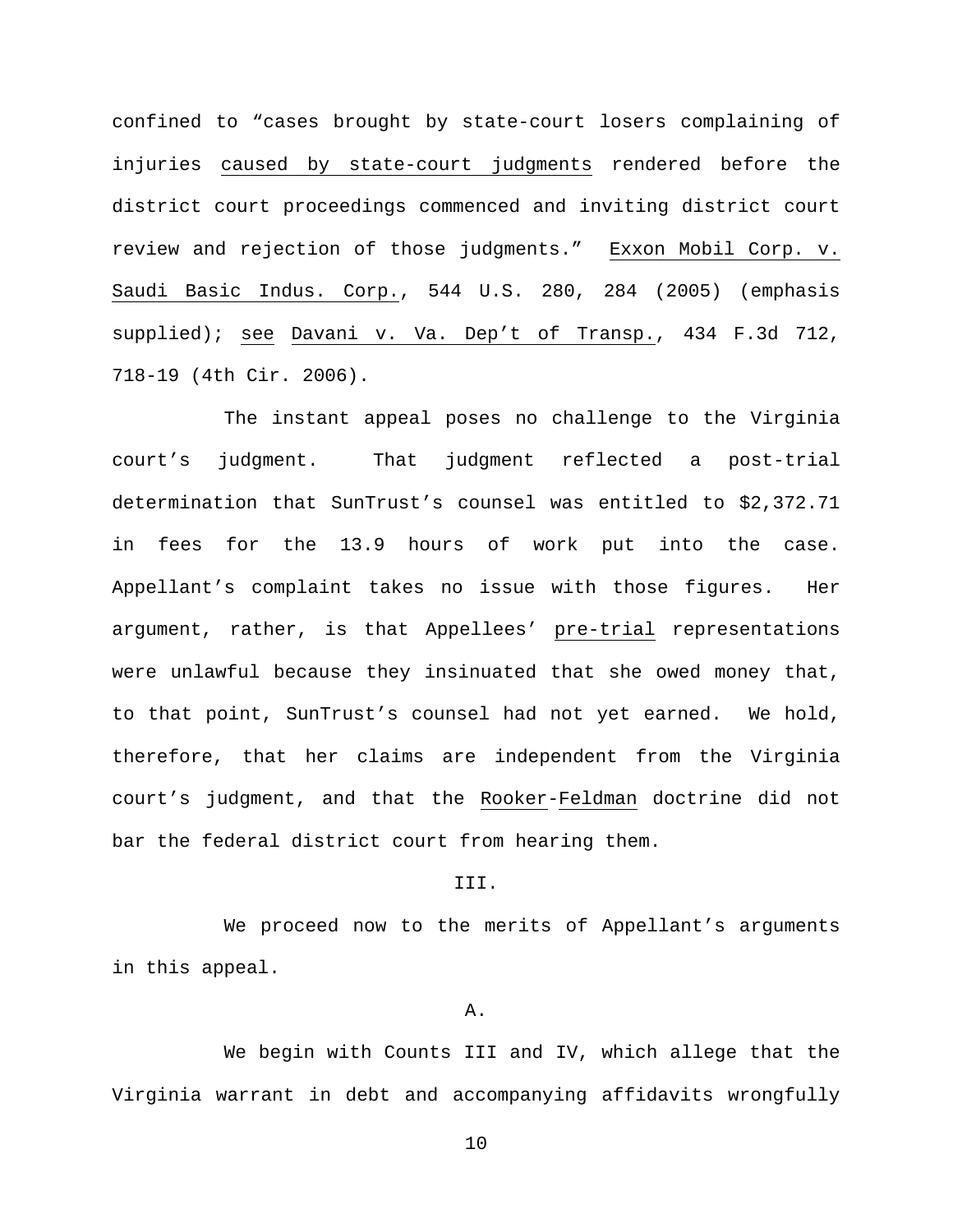represented that Appellant owed \$2,372.71 in attorneys' fees - an amount exactly equal to 25 percent of Appellant's debt to SunTrust. Appellant argues that these representations were wrongful in two ways. First, she says, SunTrust's rules and regulations merely capped her liability for attorneys' fees at 25 percent. Second, she argues that she could not have owed the full 25 percent at the time Appellees filed the Virginia suit because, to that point, MR&A had not yet performed the hours of work necessary to justify the award. Count III alleges that the firm's statements were false or misleading representations in violation of 15 U.S.C. § 1692e. Count IV condemns the statements as an unfair or unconscionable means of debt collection in violation of § 1692f(1).

The district court dismissed both counts for failure to state a claim. "We review the district court's grant of a motion to dismiss de novo, accepting as true the complaint's factual allegations and drawing all reasonable inferences in favor of the plaintiff." Warren v. Sessoms & Rogers, P.A., 676 F.3d 365, 373 (4th Cir. 2012). To survive a Rule 12(b)(6) motion, the allegations must "advance the plaintiff's claim 'across the line from conceivable to plausible.'" Walters v. McMahen, 684 F.3d 435, 439 (4th Cir. 2012) (quoting Bell Atl. Corp. v. Twombly, 550 U.S. 544, 570 (2007)). Appellant, we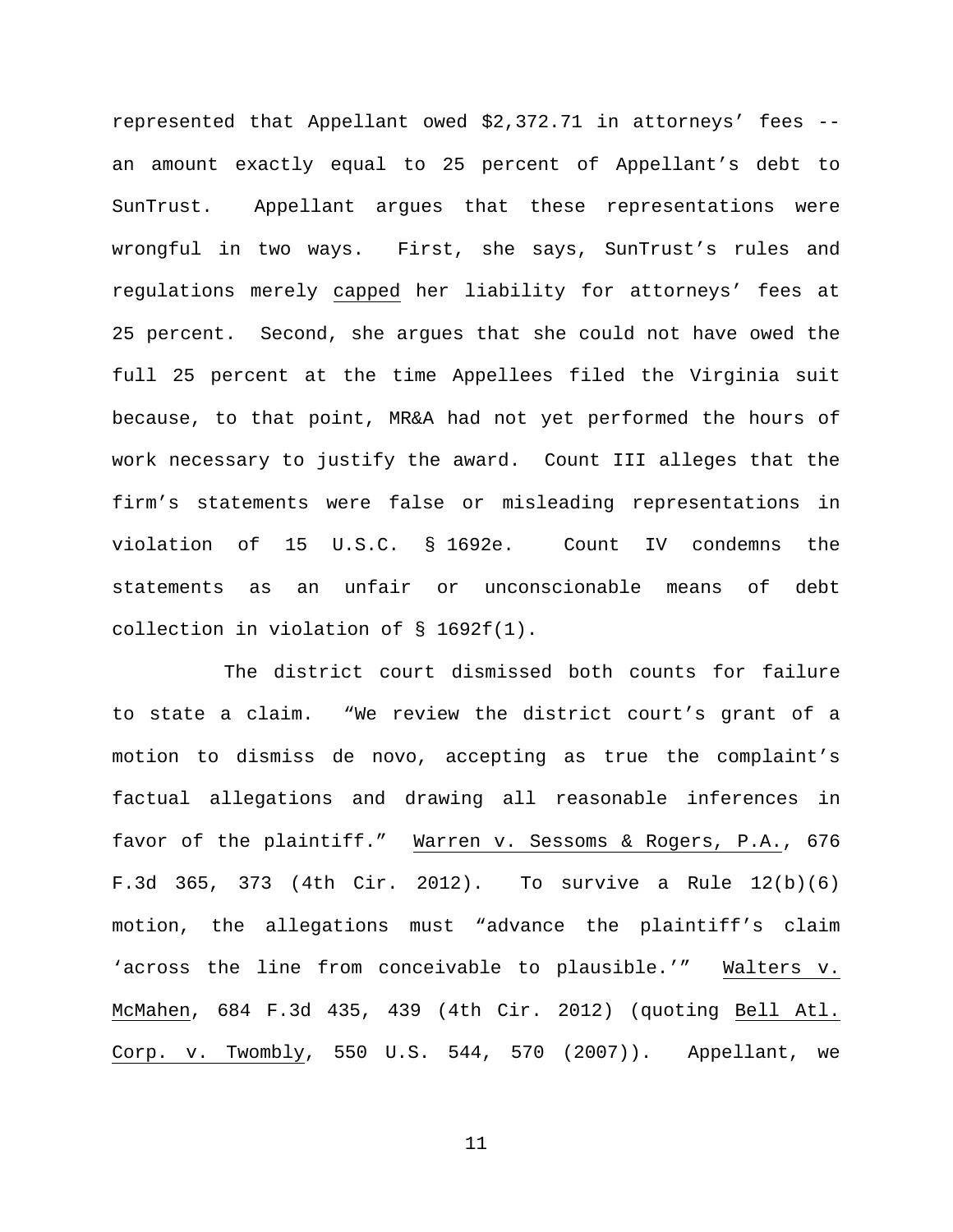conclude, has failed to propel any of her claims across that line.

1.

Pursuant to 15 U.S.C. § 1[6](#page-11-0)92e, a debt collector<sup>6</sup> may not "use any false, deceptive, or misleading representation or means in connection with the collection of any debt." 15 U.S.C. § 1692e. It is unlawful to make a "false representation of (A) the character, amount, or legal status of any debt; or (B) any services rendered or compensation which may be lawfully received by any debt collector for the collection of a debt." Id. § 1692e(2). To violate the statute, a representation must be material, see Warren, 676 F.3d at 374, which is to say, it must be "important in the sense that [it] could objectively affect the least sophisticated consumer's decisionmaking." Powell v. Palisades Acquisition XVI, LLC, No. 14-1171, 2014 WL 7191354, at \*7 (4th Cir. Dec. 18, 2014). Similarly, in assessing whether a debt collector's representation is misleading, we view the representation "from the vantage of the least sophisticated consumer." Russell v. Absolute Collection Servs., Inc., 763

<span id="page-11-0"></span> <sup>6</sup> "It is uncontestable that the FDCPA creates a cause of action against attorneys who act as debt collectors for their false statements about the debt." Sayyed v. Wolpoff & Abramson, 485 F.3d 226, 235 (4th Cir. 2007); see also Wilson v. Draper & Goldberg, P.L.L.C., 443 F.3d 373, 378 (4th Cir. 2006). MR&A does not dispute that it qualifies as a debt collector under the statute.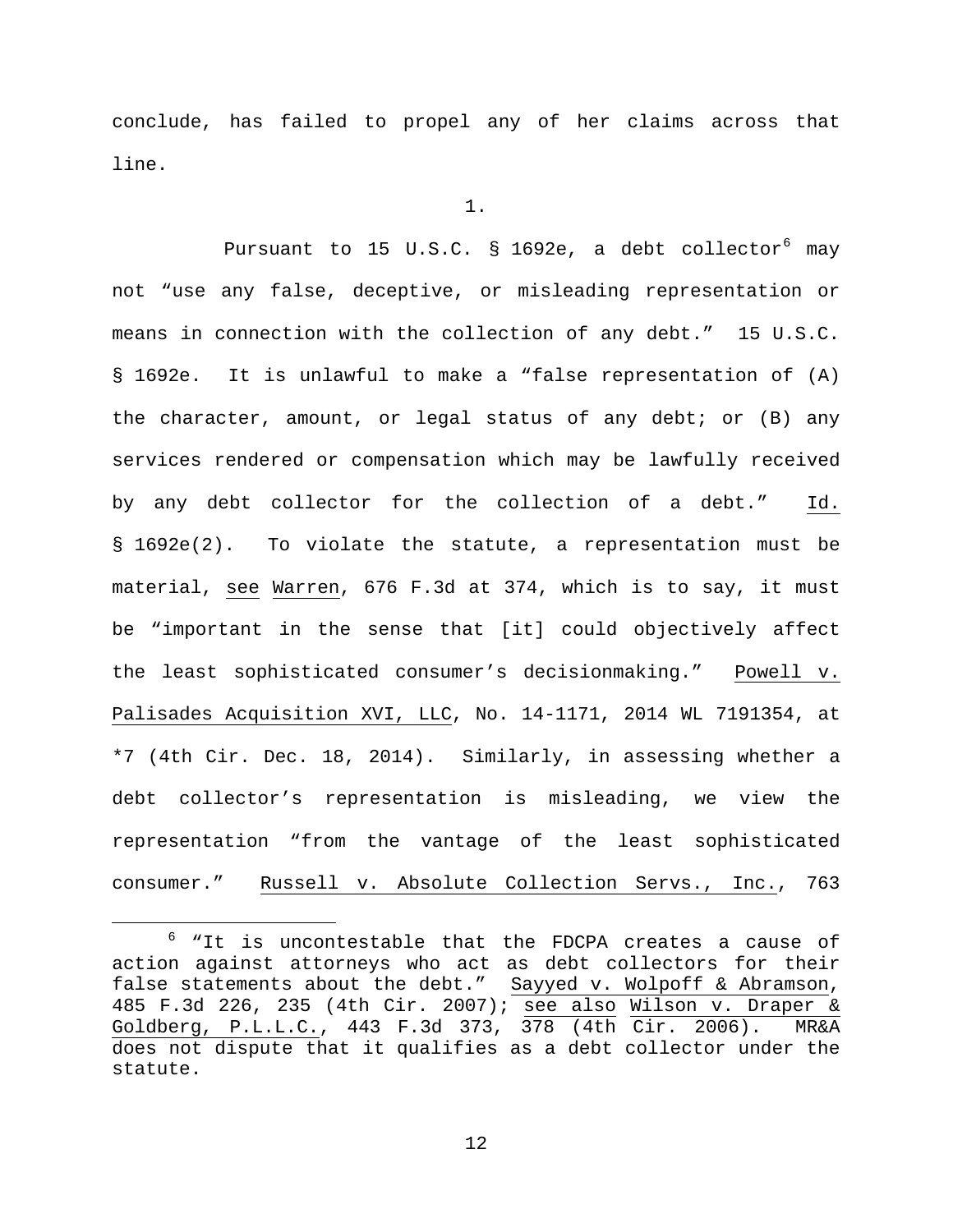F.3d 385, 394 (4th Cir. 2014) (internal quotation marks omitted). Under this standard, we consider how a "naive" consumer would interpret the statement. United States v. Nat'l Fin. Servs., Inc., 98 F.3d 131, 136 (4th Cir. 1996). However, we do not give credit to "bizarre or idiosyncratic interpretations"; we assume "a quotient of reasonableness and . . . a basic level of understanding and willingness to read with care." Id.

There is no denying that, as a general matter, "litigation activity is subject to the FDCPA." Sayyed v. Wolpoff & Abramson, 485 F.3d 226, 231 (4th Cir. 2007); see Heintz v. Jenkins, 514 U.S. 291, 293, 299 (1995) (holding that a car loan borrower could pursue FDCPA claims against the lender's counsel for falsely asserting in a letter that the borrower owed money for a particularly broad substitute insurance policy on the car). As always, though, we must view the allegedly false or misleading representations in context. Here, where the debt collector sought no more than applicable law allowed and explained via affidavit that the figure was merely an estimate of an amount counsel expected to earn in the course of the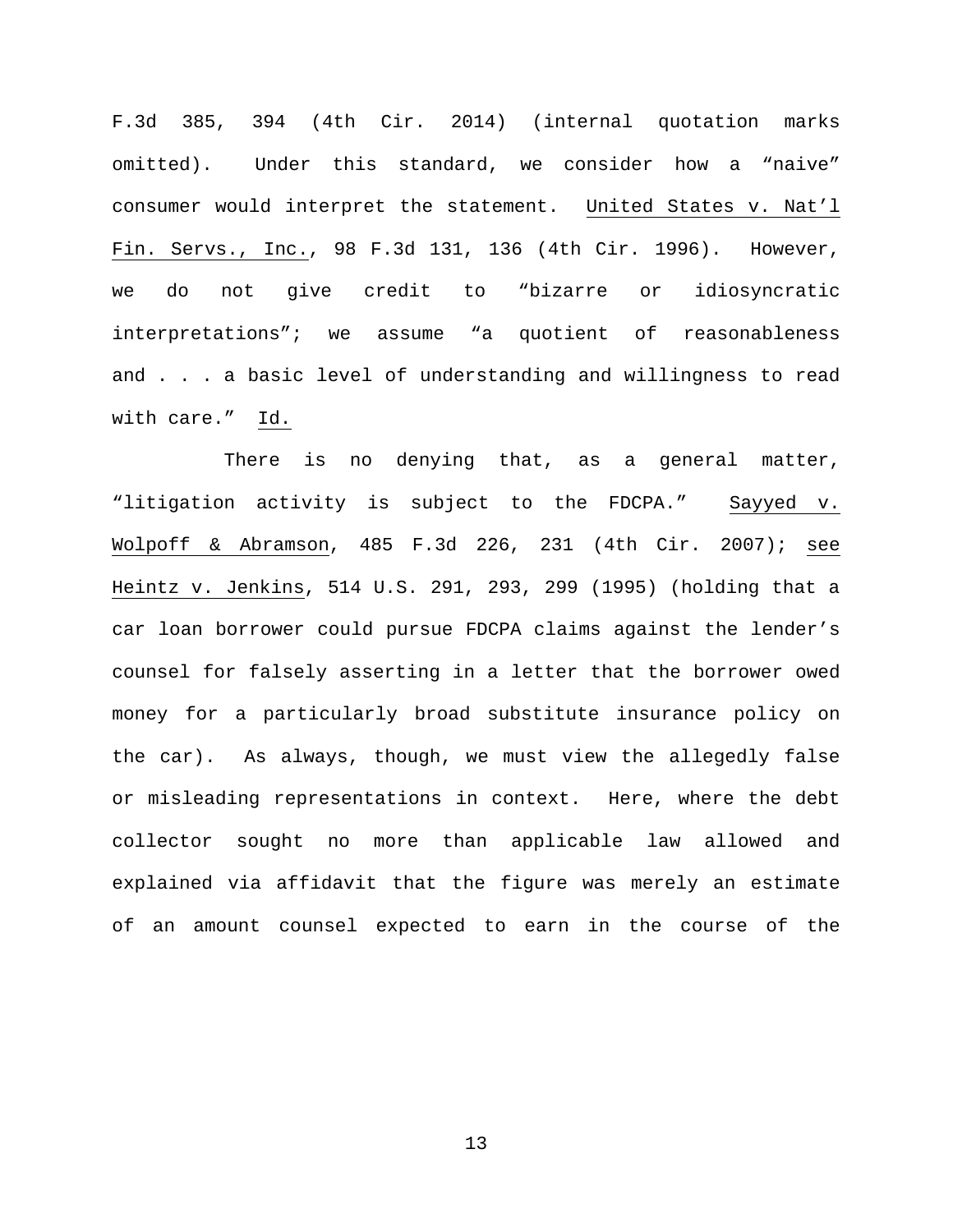litigation, $7$  the representations cannot be considered misleading under 15 U.S.C. § 1692e(2).

The September 2010 agreement -- which Appellant signed -- authorized SunTrust to request "up to 25 percent" of any "amount owed" to the bank. J.A. 38, 56. Appellees' request for \$2,372.71 in attorneys' fees fell within the 25 percent cap. The justification for requesting the maximum amount permissible under contract was supplied in the June 2012 Revesman Affidavit, which detailed the number of hours SunTrust's counsel expected to devote to the suit. The affidavit explained that the bulk of those hours would be spent endeavoring to satisfy the judgment by execution. Though Appellant's complaint alleges that this estimate had no basis in fact, Appellant's counsel conceded at oral argument that he had no evidence to support this allegation.

It is true that the standardized warrant-in-debt form uses the word "owe," id. at 30, suggesting perhaps that the

<span id="page-13-0"></span> $7$  To be clear, this opinion in no way suggests that a prayer for attorneys' fees can never present an actionable misrepresentation under the FDCPA. Some lower courts have taken that position. See, e.g., Sayyed v. Wolpoff & Abramson, LLP, 733 F. Supp. 2d 635, 648 (D. Md. 2010); Winn v. Unifund CCR Partners, No. CV 06-447-TUC-FRZ, 2007 WL 974099, at \*3 (D. Ariz. Mar. 30, 2007); see also Argentieri v. Fisher Landscapes, Inc., 15 F. Supp. 2d 55, 61-62 (D. Mass. 1998) (questioning, but never deciding, whether a prayer for attorneys' fees could ever violate the FDCPA). Today's decision does not reach this issue.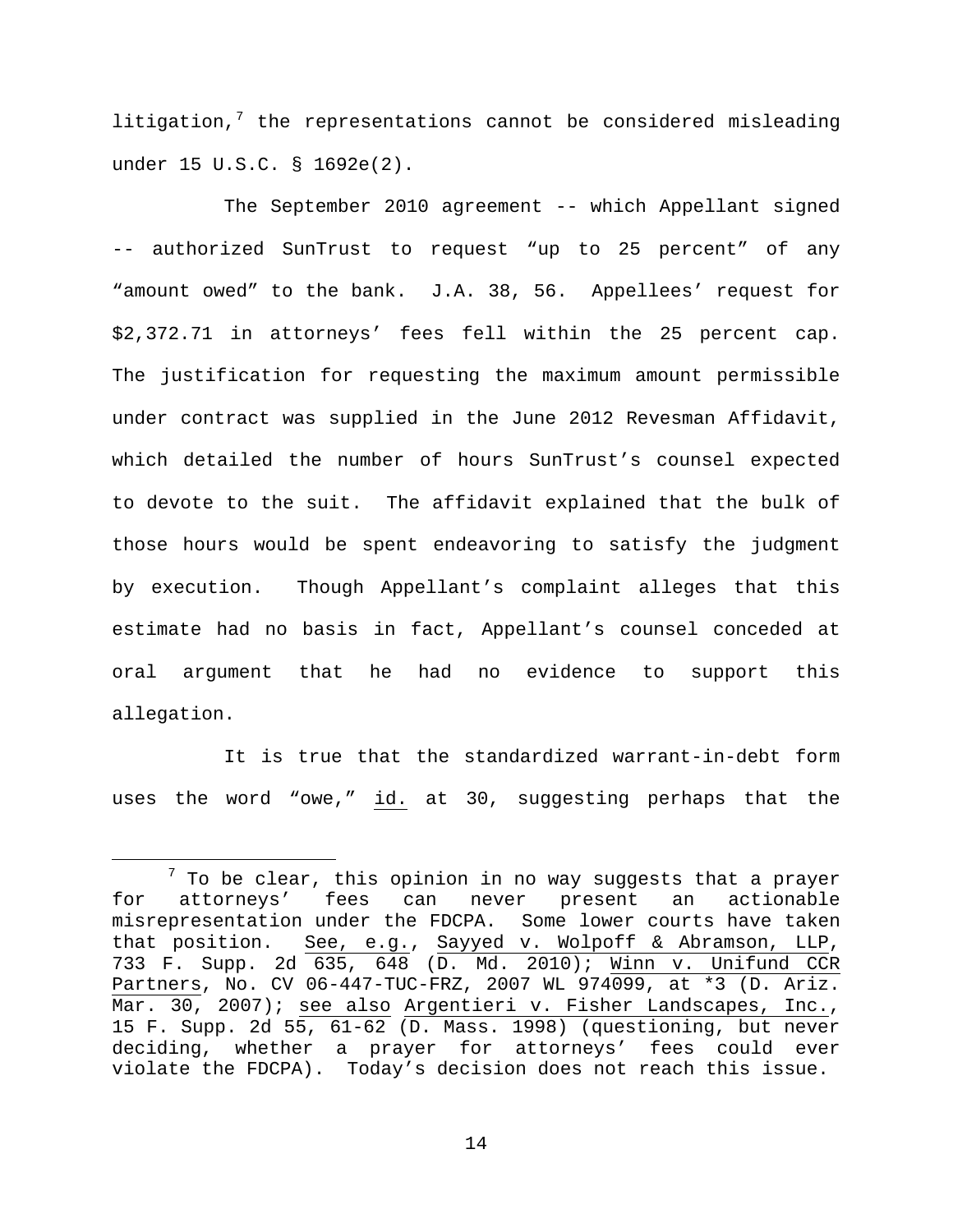requested attorneys' fees were presently due. This language, however, cannot be read in isolation. Taking the June 2012 Revesman Affidavit into consideration, it is abundantly clear that the prayer for attorneys' fees was an estimate of an amount the debtor would owe at the conclusion of the case. The affidavit clarifies that SunTrust's counsel was simply "request[ing] an award of 25% percent [sic] as a just and reasonable fee." J.A. 32 (emphasis supplied). It further explains that SunTrust's counsel had spent one hour on the case to date, and that counsel anticipated spending at least 23 more hours pursuing and executing a judgment in SunTrust's favor. Under the circumstances, any consumer -- no matter how sophisticated -- should have understood the nature of Appellees' request.

In sum, we hold that Appellees' prayer for attorneys' fees cannot, as a matter of law, be a false, deceptive, or misleading representation under § 1692e. Accordingly, we affirm the district court's judgment that Count III fails to state a claim.

2.

Count IV, alleging a violation of 15 U.S.C. § 1692f(1), fails for similar reasons. Section 1692f condemns the use of "unfair or unconscionable means to collect or attempt to collect any debt," and provides a non-exhaustive list of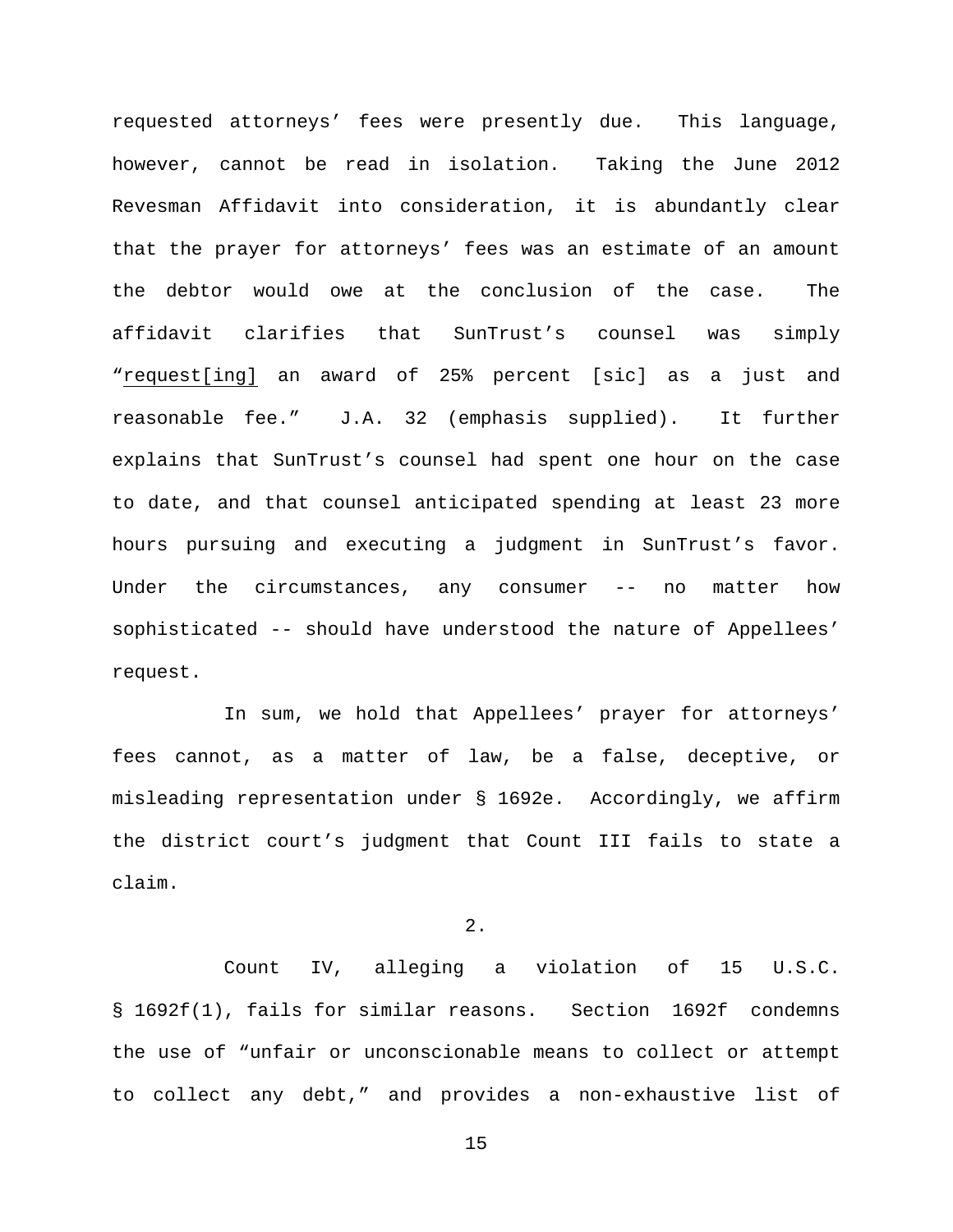proscribed conduct. 15 U.S.C. § 1692f. Subsection (1), which Appellant invokes, prohibits "[t]he collection of any amount (including any interest, fee, charge, or expense incidental to the principal obligation) unless such amount is expressly authorized by the agreement creating the debt or permitted by law." Id. § 1692f(1).

Appellant's complaint alleges that the request for \$2,372.71 in attorneys' fees was unauthorized because "neither the agreement nor applicable law permit recovery of attorney's fees for services not performed." J.A. 15. This argument has no merit. By signing the September 2010 agreement, Appellant agreed that, in the event of a "court action" to recover a debt, she would be contractually liable for "attorney's fees up to 25 percent . . . of the amount owed" to the bank.  $Id.$  at 56. Plainly, this agreement authorized SunTrust to seek attorneys' fees in the Virginia debt collection suit. Though under Virginia law an award of attorneys' fees must be "reasonable . . . under the facts and circumstances of the particular case," Lee v. Mulford, 611 S.E.2d 349, 350-51 (Va. 2005) (internal quotation marks omitted), it was entirely proper for SunTrust to estimate an appropriate fee within the limits prescribed in the September 2010 agreement. Indeed, the Commonwealth encourages plaintiffs to include such estimates when filling out the standardized warrant-in-debt form, which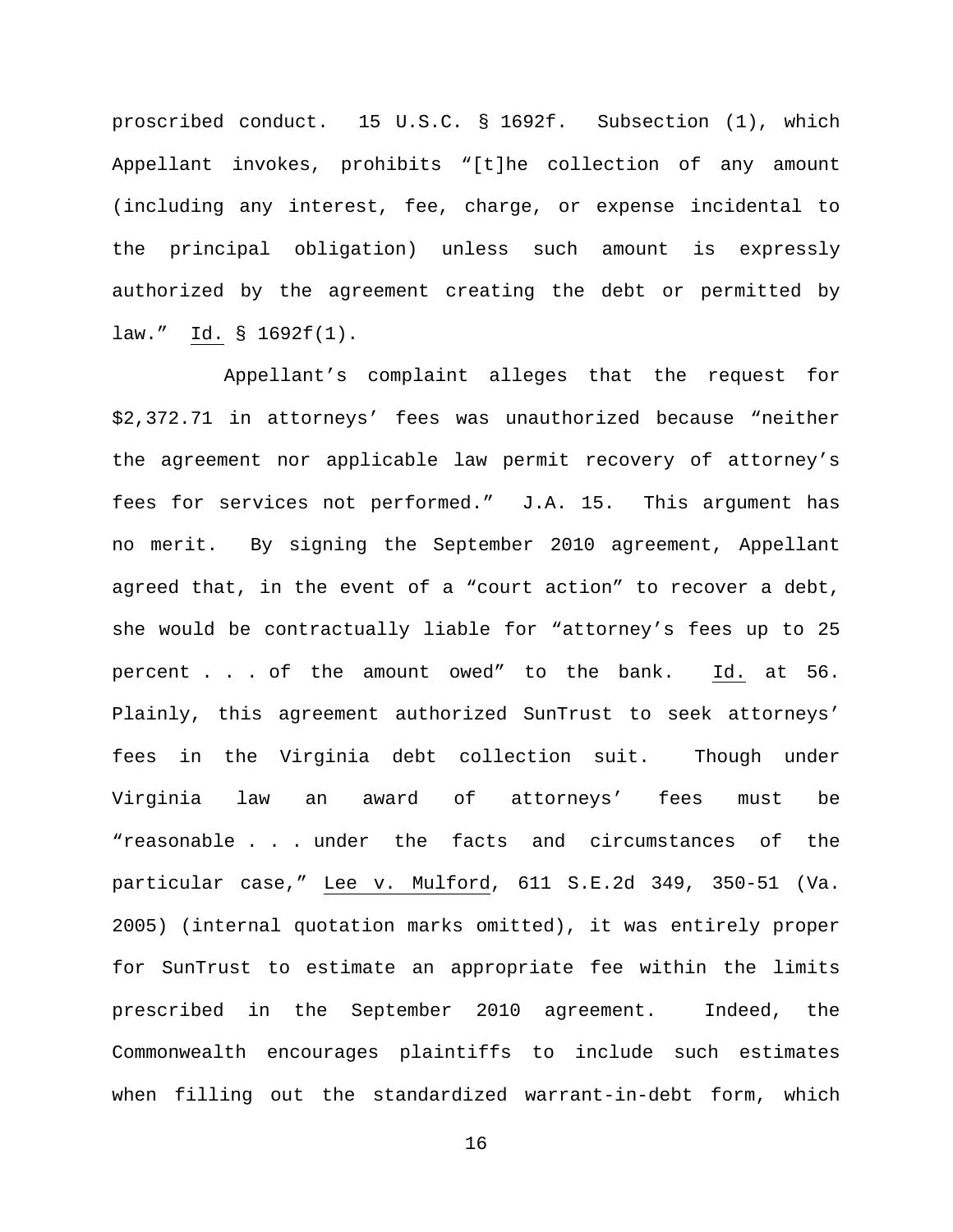supplies a blank space for attorneys' fees along with the spaces provided for the alleged debt and court costs. Though we draw "all reasonable inferences" in favor of the plaintiff, Owens v. Balt. City State's Attorneys Office, 767 F.3d 379, 388 (4th Cir. 2014) (internal quotation marks omitted), the only reasonable inference here is that Appellees sought to enforce their contractual rights in compliance with state court procedure. To claim, as Appellant does, that such activity is unfair or unconscionable under § 1692f(1) is simply not plausible. We hold, therefore, that Count IV fails to state a claim for relief.

#### B.

We turn now to Count VI, which asserts that MR&A's disclosure of Appellant's social security number in the bank statements accompanying the bill of particulars constituted an unfair or unconscionable means of debt collection, in violation of 15 U.S.C. § 1692f.

Section 1692f lists eight examples of unfair or unconscionable practices. These practices include: collecting money that is not expressly authorized by an agreement creating the debt, see 15 U.S.C. § 1692f(1); accepting a postdated check without properly notifying the drawer of when it will be deposited, or threatening to deposit it before the specified date, see id. § 1692f(2), (4); soliciting a postdated check "for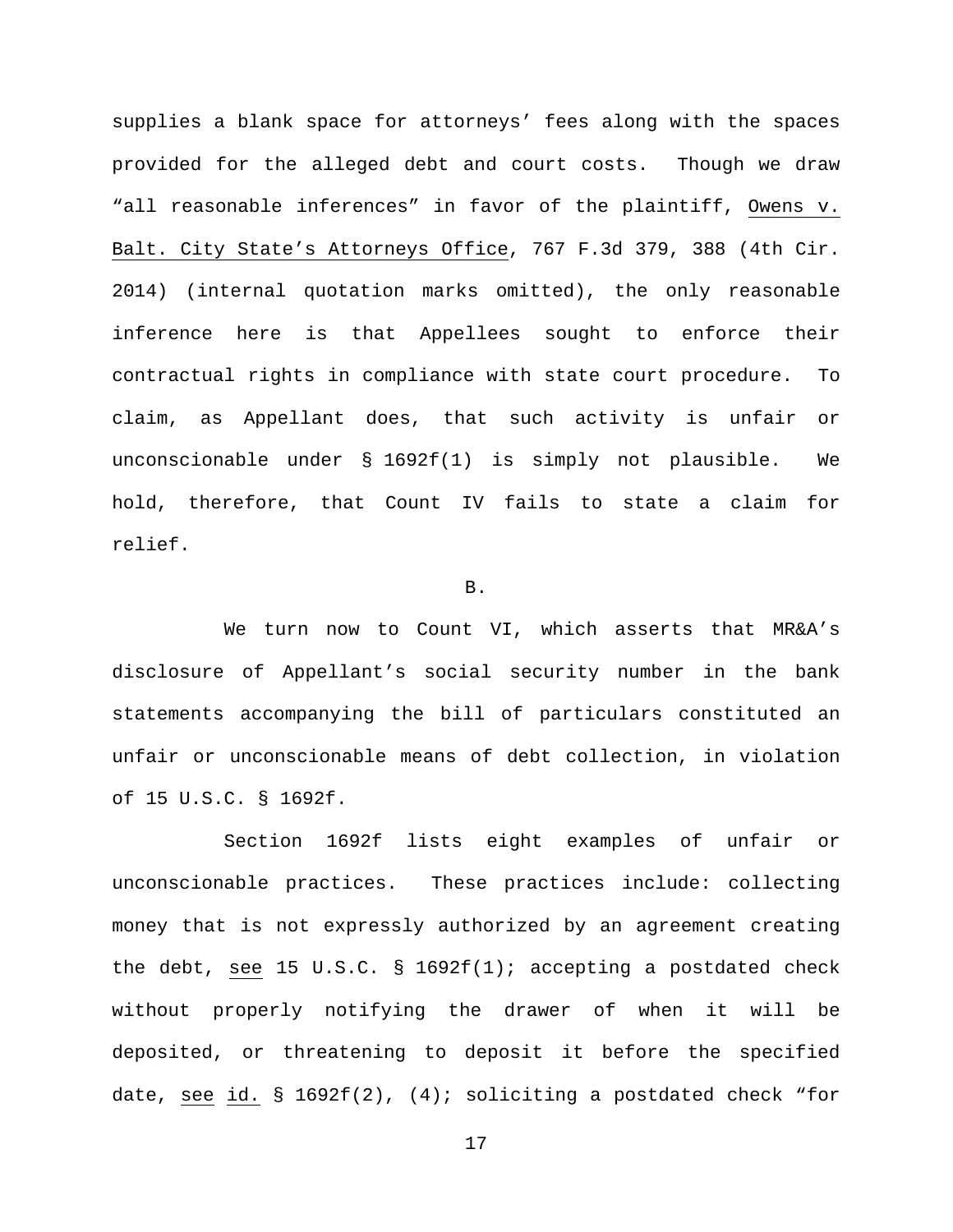the purpose of threatening or instituting criminal prosecution," id. § 1692f(3); making collect calls to a debtor without disclosing the "true purpose of the communication," id. § 1692f(5); threatening nonjudicial action to dispossess the debtor of property, even though the debt collector has no present right to possess the property or no intention to take possession of it, see id. § 1692f(6)(A)-(B); "[c]ommunicating with a consumer regarding a debt by post card," id.  $\S$  1692f(7); and sending mail to a consumer via envelopes that plainly indicate the sender is a debt collector, id. § 1692f(8). What all of these enumerated activities have in common is the capacity to harass the debtor or to pressure her to pay the debt.

No doubt, the public disclosure of one's social security number can be alarming. Here, though, where the lapse occurred in the course of litigation and was easily remedied, the disclosure cannot be considered unfair or unconscionable. While, conceivably, a threat to expose one's social security number might pressure a debtor to pay off a debt, there is no allegation that Appellees ever made such a threat. Appellees simply failed to redact the number before enclosing the bank statements with the bill of particulars, an error the court promptly corrected. Though Appellant characterizes the disclosure here as "a means to extort payment," reasoning that a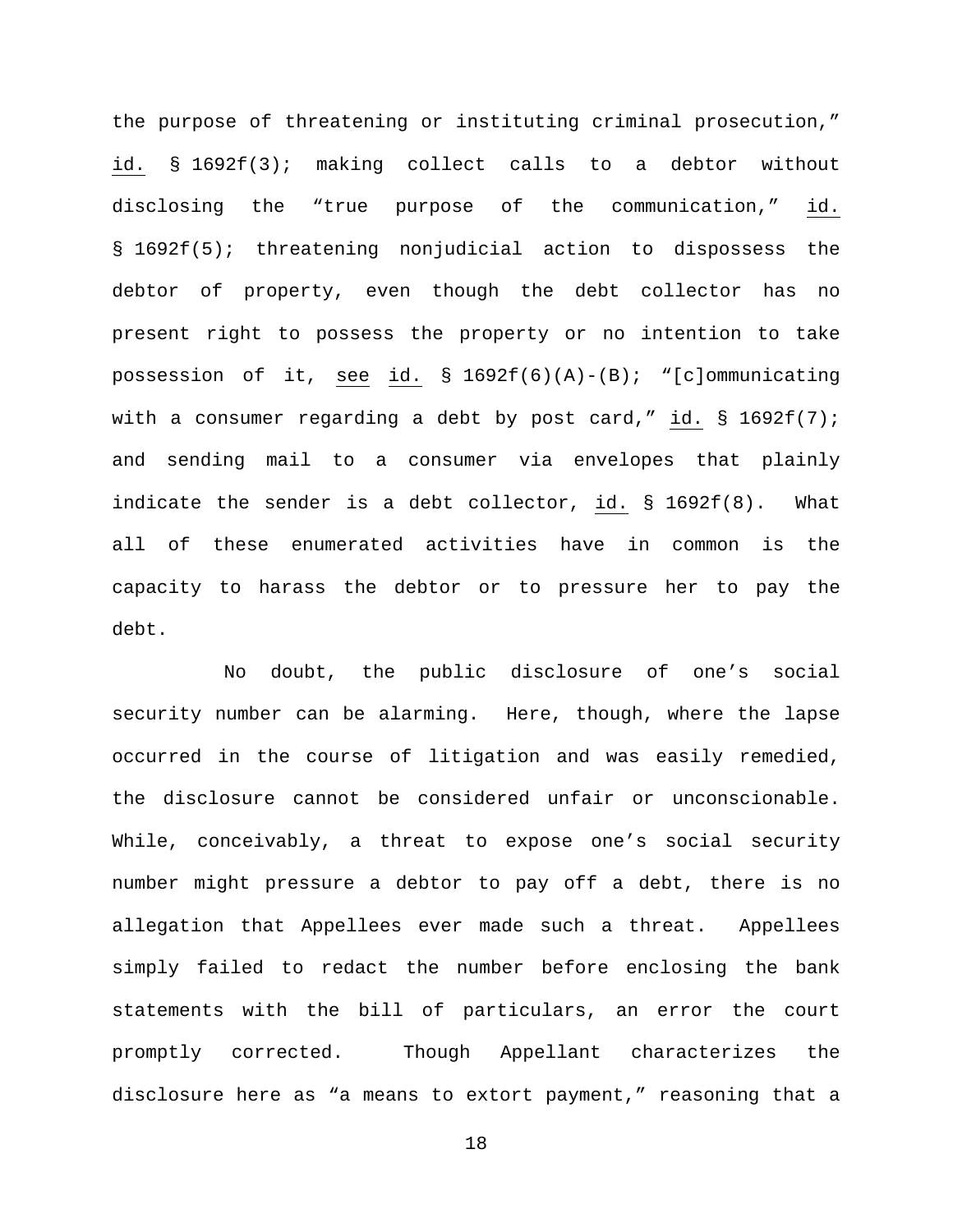"consumer will simply pay the debt rather than risk identity theft," J.A. 16-17, her logic is dubious at best. The record here belies her assertion that counsel would "have no alternative but to advise the consumer to pay the debt so that the consumer can avoid identity theft." Id. at 17. Appellant was not cowed into paying the debt. Rather, she simply asked the court to redact the identifying information.

In sum, we hold that, as a matter of law, the failure to redact Appellant's social security number before submitting the bank statements to the Virginia court was not an unfair or unconscionable means of debt collection under the FDCPA. The district court was correct in concluding that Count VI does not state a claim for relief, and we affirm the dismissal of that claim.

C.

The final two claims are Maryland state-law claims, both challenging Appellees' attempts to recover attorneys' fees in the Virginia suit. Count I accuses Appellees of violating the MCDCA, which provides that debt collectors may not "[c]laim, attempt, or threaten to enforce a right with knowledge that the right does not exist." Md. Code Ann., Com. Law § 14-202(8). Count II accuses SunTrust, exclusively, of making "false statements or representations that had the capacity, tendency, or effect of misleading consumers," J.A. 14, in violation of the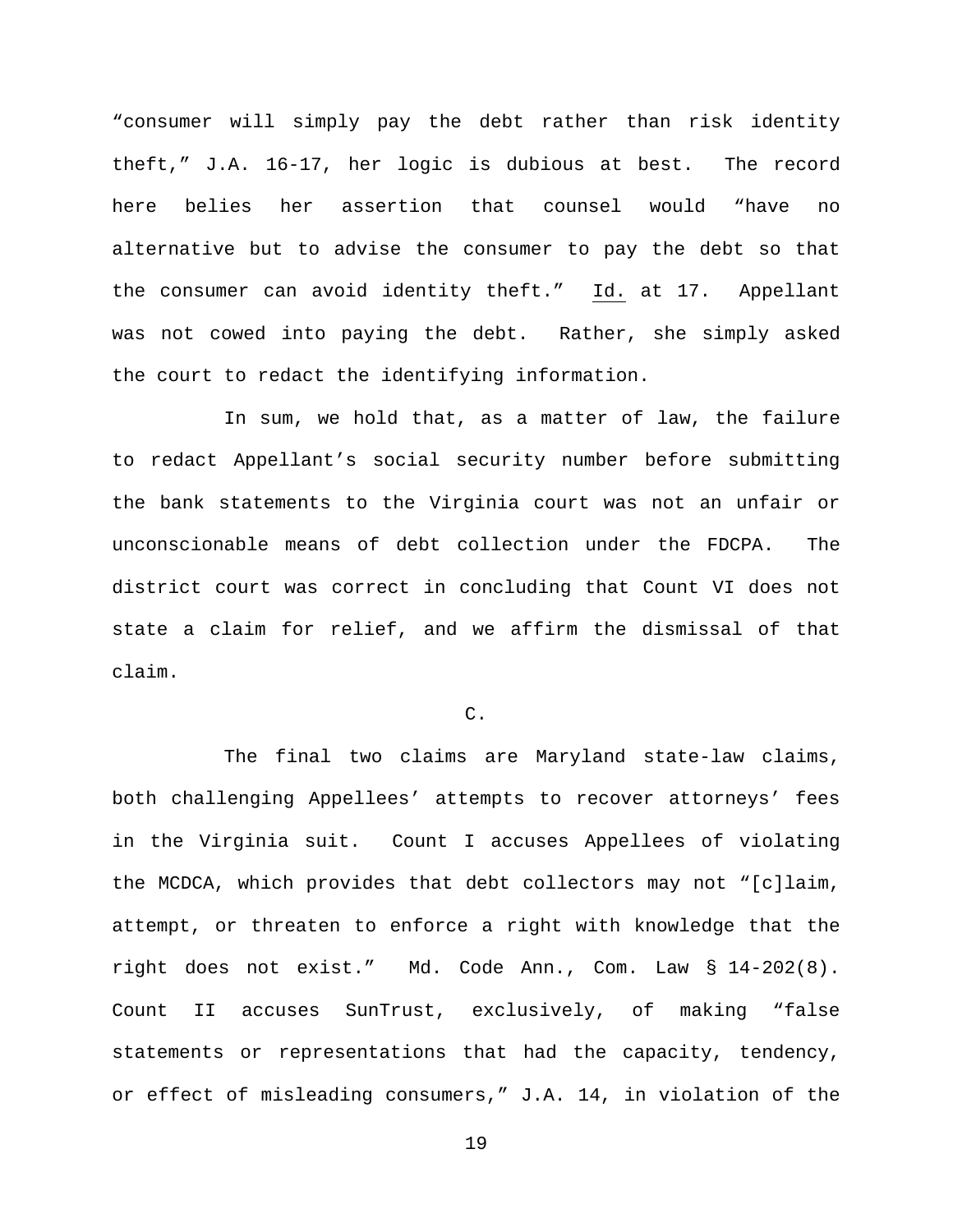MCPA. See Md. Code Ann., Com. Law §§ 13-301(1), -303 (prohibiting "unfair or deceptive trade practice[s]," including the making of any "false, falsely disparaging, or misleading oral or written statement, visual description, or other representation of any kind which has the capacity, tendency, or effect of deceiving or misleading consumers"). The district court, choosing to exercise supplemental jurisdiction over these claims "[i]n the interest of judicial economy," dismissed the claims on the ground that neither the MCDCA nor the MCPA applies to conduct occurring "entirely" in Virginia. Elyazidi v. SunTrust Bank, No. 13-2204, 2014 WL 824129, at \*7-8 (D. Md. Feb. 28, 2014).

In Maryland, regulatory statutes are "generally construed as not having extra-territorial effect unless a contrary legislative intent is expressly stated." Consumer Prot. Div. v. Outdoor World Corp., 603 A.2d 1376, 1382 (Md. Ct. Spec. App. 1992); see also Chairman of Bd. of Trs. of Emps.' Ret. Sys. v. Waldron, 401 A.2d 172, 177 (Md. 1979) (stating that a Maryland statute prohibiting a state pensioner from accepting paid legal work does not prohibit the pensioner from practicing law outside of Maryland, as the state's General Assembly "has no power to regulate whom our sister jurisdictions may authorize to engage in the practice of law within their borders"); State ex rel. Gildar v. Kriss, 62 A.2d 568, 569 (Md. 1948) ("Ordinarily a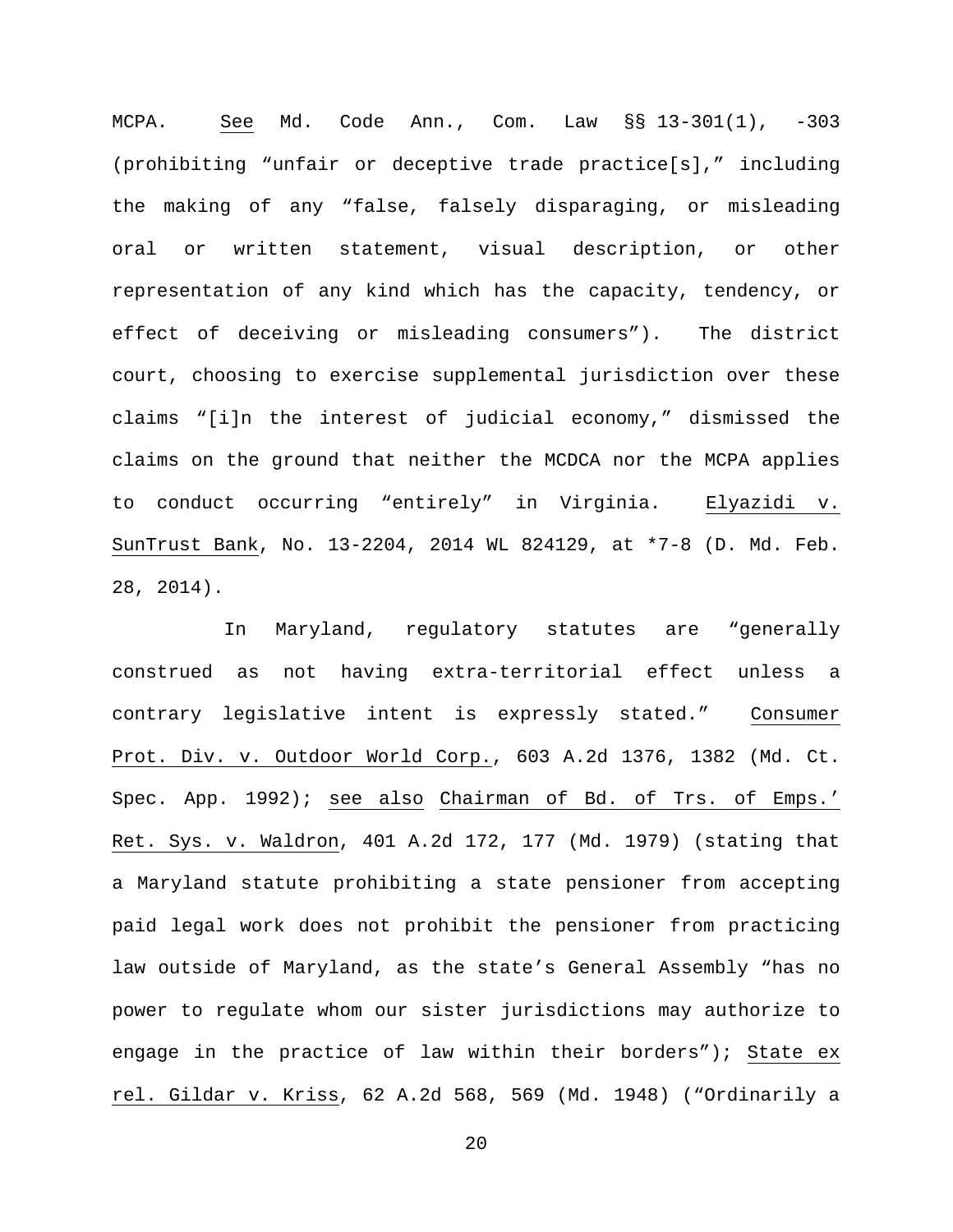statute is not applicable extraterritorially, but only to acts done within the jurisdiction . . . ."). In Consumer Protection Division v. Outdoor World Corp., a Maryland appellate court concluded that the MCPA was capable of reaching at least some out-of-state activity affecting Maryland residents. Specifically, the court held that a state agency could bring administrative charges under the MCPA against an out-of-state company that allegedly made false representations in mailings to Maryland residents. 603 A.2d at 1382-83. At the same time, though, the court determined that the agency had no authority to regulate "sales practices that occur entirely within other States." Id. at 1383. Accordingly, even where the challenged mailings enticed Maryland residents to travel out of state on false pretenses, the MCPA did not govern high-pressure sales tactics the company allegedly employed at those out-of-state locations. See id.

In an attempt to frame the challenged activities as in-state conduct, Appellant asks us to note that MR&A's office is in Maryland and that SunTrust has "dozens" of branches there. Appellant's Br. 26; see also J.A. 6-7. The critical point, however, is not whether Appellees conduct business in Maryland, but whether some significant portion of the challenged activity occurred there. Here, Appellant was a Virginia resident who incurred a debt in Virginia. The allegedly offensive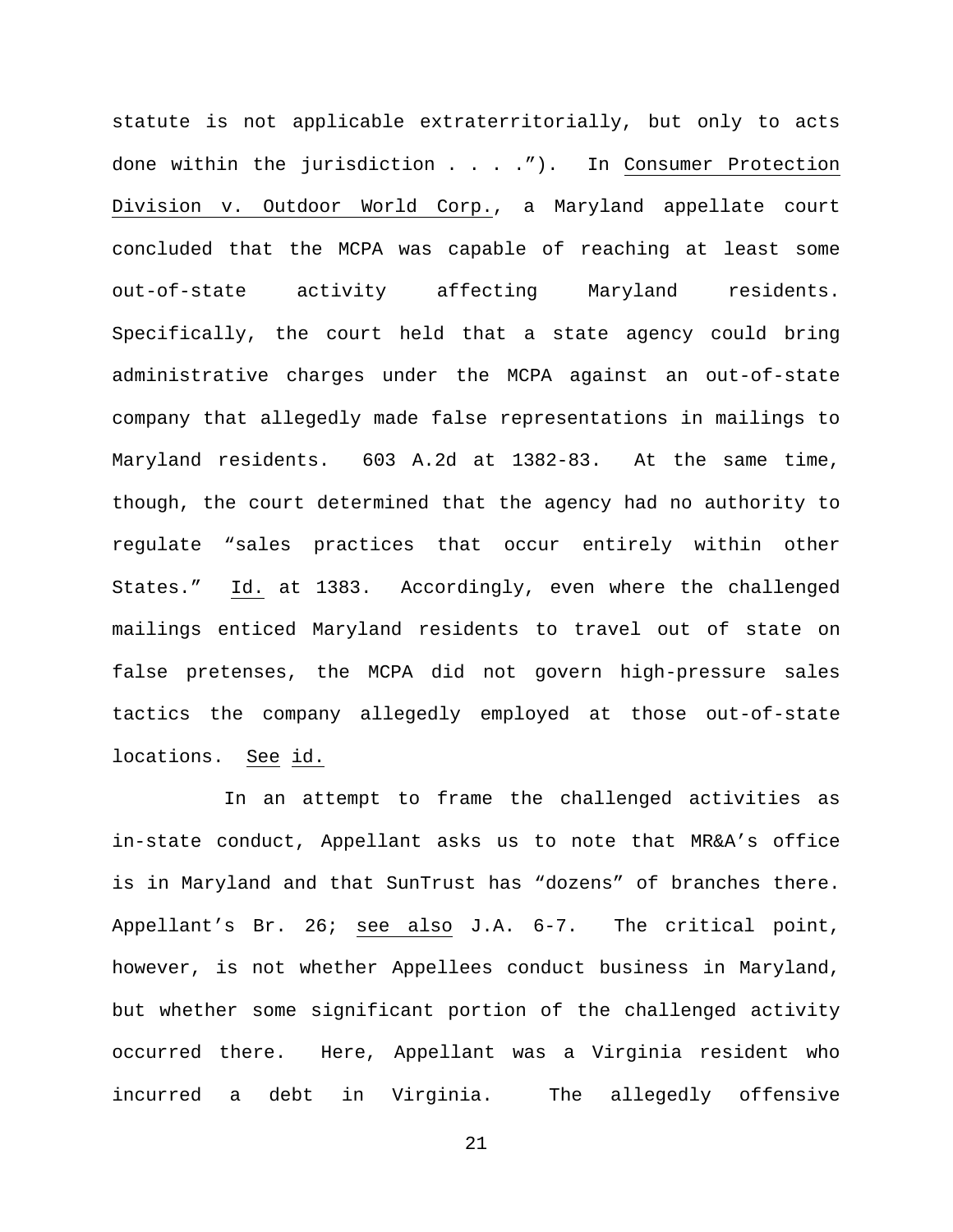representations appeared in Virginia court documents, and any harm they might have inflicted could have occurred only in Appellant's home state of Virginia.

We likewise find no significance in Appellant's related argument -- raised, in the first instance, on appeal - that "virtually every act that would create liability under the Maryland statutes occurred in Maryland." Appellant's Reply Br. 23. As to this, Appellant would have us note that MR&A prepared all legal documents at its Maryland office; "received" instructions from SunTrust there; and, from that office, "directed the filing" of the documents to the Virginia court. Id. These facts do not appear in Appellant's complaint, but even assuming we could infer them from the stated allegations, it would make no difference. The act of sitting in a Maryland office and drafting court documents, or taking phone calls, is not the activity that Appellant seeks to condemn in the case. Her complaint, rather is that she suffered harm when Appellees filed the allegedly offensive documents in a Virginia court and served process on her in Virginia. Appellant cannot use Maryland's consumer protection laws to gin up a lawsuit contesting this activity.

We hold that the MCDCA and MCPA have no application here. Therefore, Counts I and II fail to state a claim and were properly dismissed by the district court.